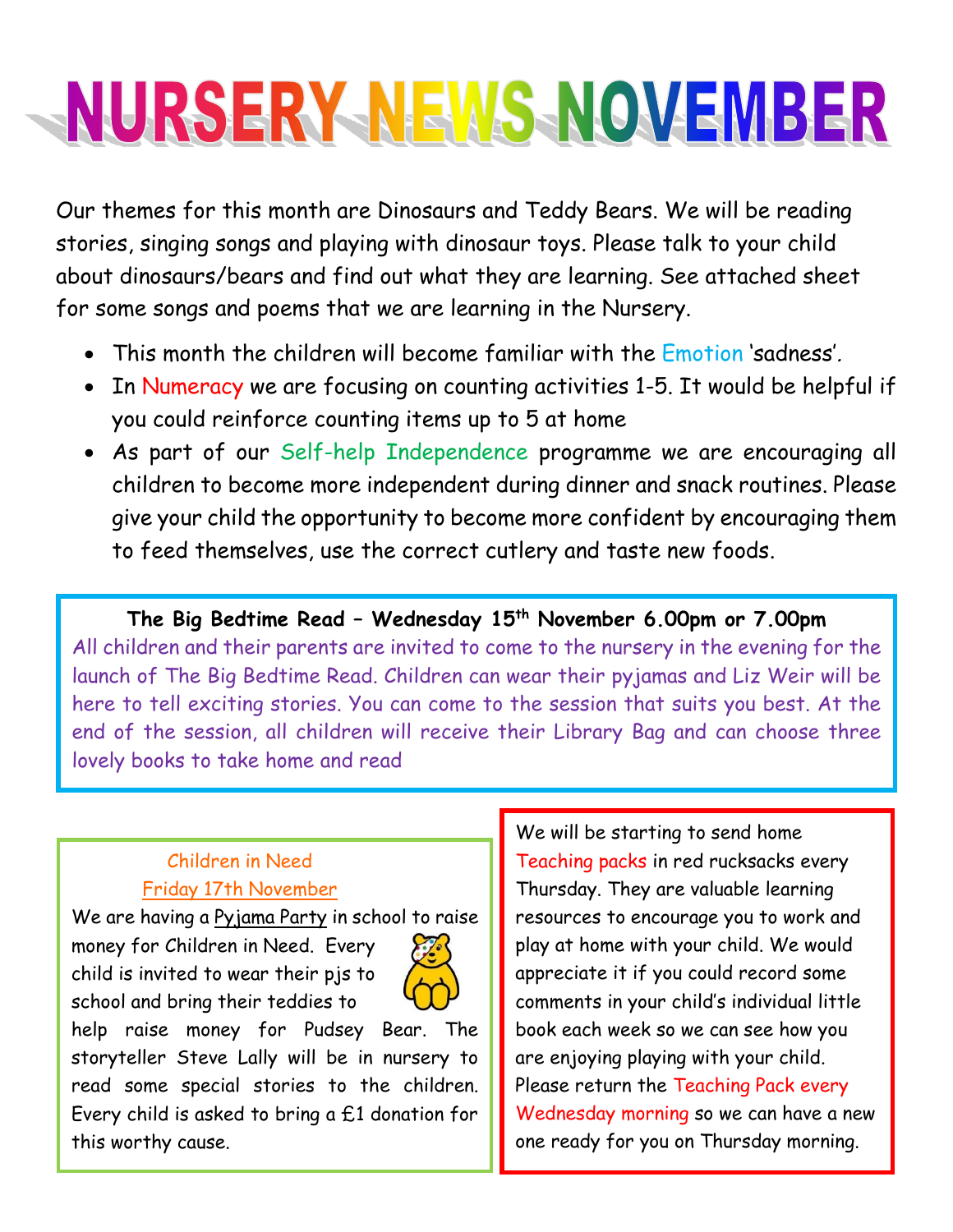## Our Garden Club

Thank you to all the Green Fingered parents, grannies, grandads and children who helped tidy up our grounds, plant flowers in our tubs, baskets and gardens. We got a great crop of potatoes, onions and herbs from our raised beds this year and we hope you enjoyed the organic



flavours at home. The school entrance and grounds are much brighter now and we will enjoy watching the beautiful growth throughout the winter.



St Maria Goretti NS was recently awarded the Environment Education Award from the West Belfast Partnership Board. We are so proud of our school and the outdoor grounds. It is lovely achievement to be shortlisted and named the overall winners. Thank you to our children and families for all your help and support. Look out for us in the local newspapers over the next few weeks and for our certificates and plaques which will be on display in the nursery!

Remember to check out our Nursery website which will keep you updated with photos and a calendar of events.

[http://www.stmariagorettinursery.co.uk](http://www.stmariagorettinursery.co.uk/)

or scan this QR code:



During the week beginning Monday 20<sup>th</sup> November we will be meeting parents individually to discuss how each child is settling in to the nursery and ways of supporting your child at home. Times of interviews will be arranged after the mid-term break.

Our Parent Workshops begin again on Tuesday 7<sup>th</sup> November in the School Hall. Please see attached sheet.